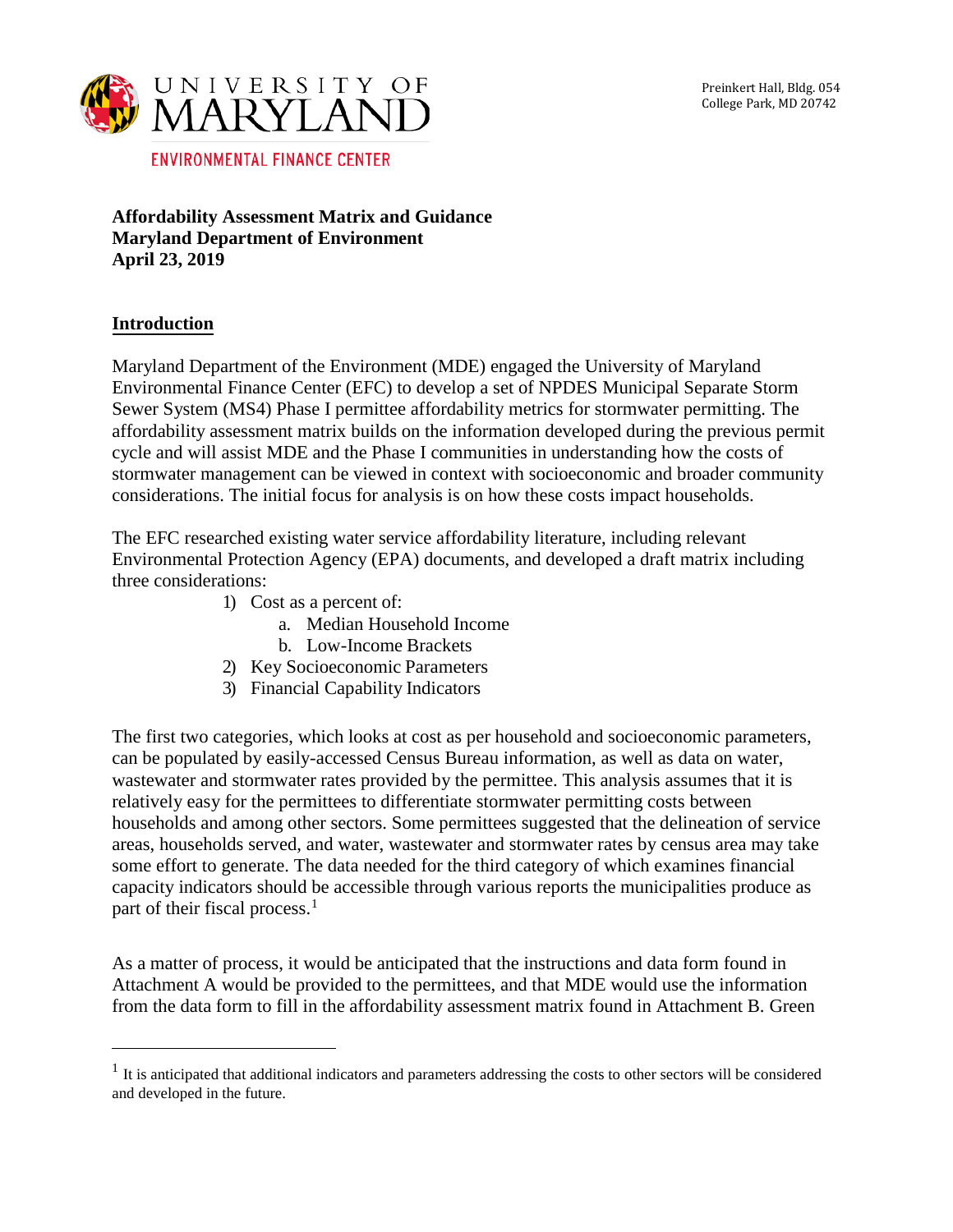results would indicate meeting indicator guidelines, yellow or red results would indicate exceeding guidelines and potentially signal the need for further explanation from the municipality.

#### **Affordability Assessment Parameters and Indicators**

# *1) Cost as a Percent of Household Income a) Median Household Income*

The first matrix parameter is the residential/household affordability of water fees within multiple income statistics. EPA produced a method to assess affordability (1995, 1997) of federal combined sewer overflow (CSO) mitigation and drinking water services. The guidance compares average waste water and drinking water bills against median household income (MHI) to establish a residential indicator (RI) for the service area. A suggested additional residential/household stormwater cost could be 0.25 – 1% depending on the completeness of the stormwater costs estimates.<sup>[2](#page-1-0)</sup> The preliminary interpretation would be if the community is below 4.75 – 5.0% MHI across wastewater, water and stormwater rates, the matrix would contain a green block indicating the guideline was met. Alternately, if the percent MHI was between 5.0 – 5.5% the matrix would contain a yellow block and above 5.5%, it would contain a red block indicating the guideline was exceeded.

The suggested matrix includes drinking, wastewater and stormwater water fees. The literature review and interviews with the Phase I communities indicated that resources (costs and benefits) should be holistically tracked across all water services which would help to move toward integrated water planning (see https:/[/www.epa.gov/npdes/integrated-planning-municipal](http://www.epa.gov/npdes/integrated-planning-municipal-stormwater-and-wastewater))[stormwater-and-wastewater\).](http://www.epa.gov/npdes/integrated-planning-municipal-stormwater-and-wastewater)) If this information is readily available, it should be considered.

#### *b) Low-income households*

The second section of the "Cost as a Percent" of household income could include the income bracket breakdown that demonstrates the distribution of income and how water costs impact different sections of the community. The affordability for the average residential customer may be a good characterization of some relatively homogenous communities. However, many Phase I municipalities are not homogenous in income, and the median household income can be very different for different income brackets. Further breakdown by income bracket gives a clearer picture of affordability for households that are in the lower 50% of the median. The Census Bureau reports communities in income brackets in roughly \$15,000 intervals. The sections below describe how this data and other socioeconomic data available from the Census Bureau

<span id="page-1-0"></span><sup>&</sup>lt;sup>2</sup> There is little literature on affordability of stormwater rates. PENNVEST, the state agency in Pennsylvania that manages the State Revolving Fund, uses .25% of median household income when processing stormwater project implementation loan requests. (Tesra Schlupp, PENNVEST Project Specialist, personal communication March 14, 2019). The upper end of the proposed range recognizes that a more complete accounting of stormwater program costs would include additional activities beyond stormwater project implementation, such as administration and operations and maintenance.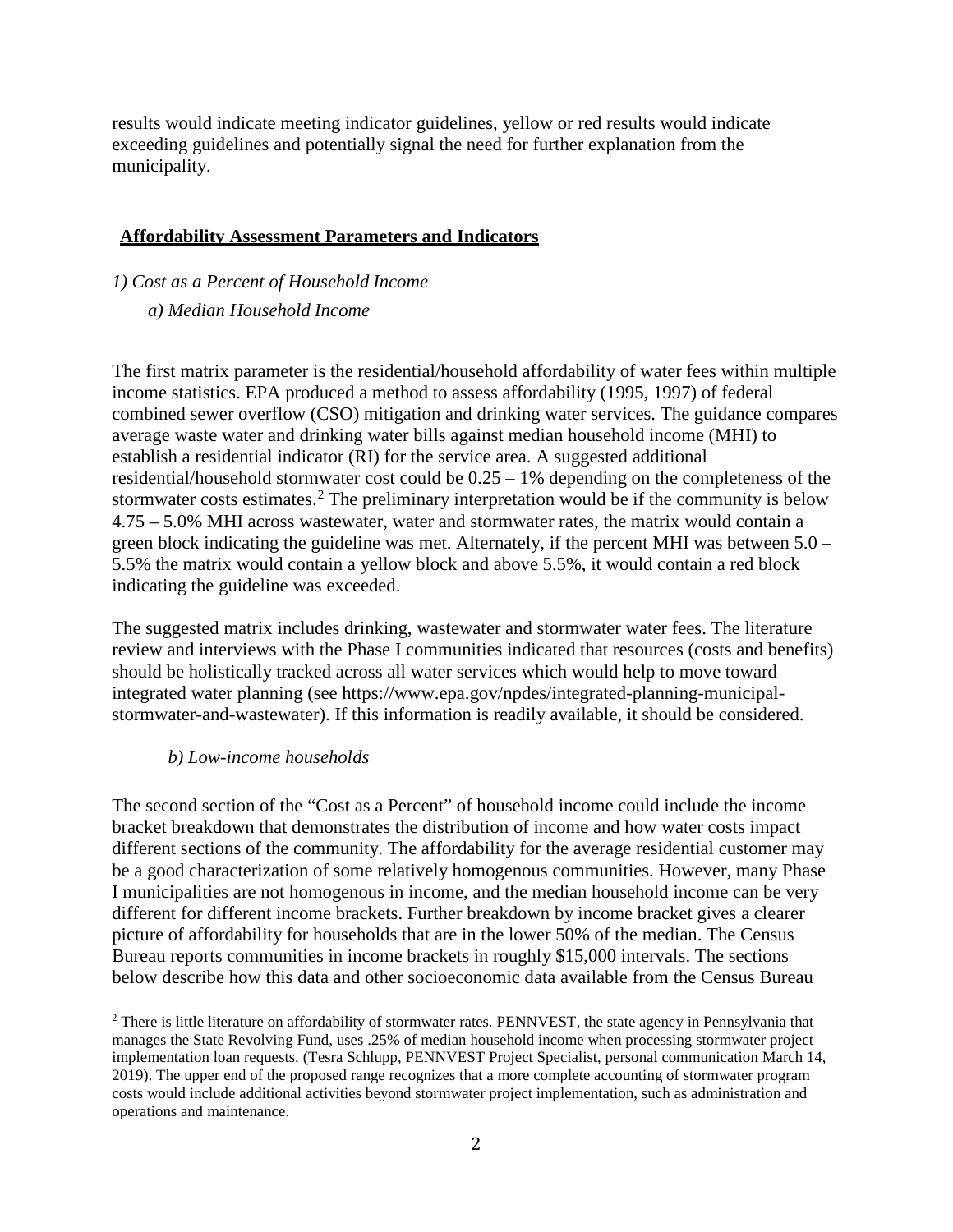American Community Survey [\(https://factfinder.census.gov/faces/nav/jsf/pages/index.xhtml\)](https://factfinder.census.gov/faces/nav/jsf/pages/index.xhtml) can be used for affordability indicators.

Following the guidance in a report titled *Affordability Assessment Tool for Federal Water Mandates[3](#page-2-0)* , additional data collection and analyses can better capture affordability across the various community households. The report recommends looking at the three lowest income brackets:

> Less than \$10,000 \$10,000 - \$14,999 \$15,000 - \$24,999

The matrix shows "Affordability for Low-Income" households and includes a breakout of renter-occupied low-income households. The percent of water costs as compared to income in the lower income brackets can help determine if the fees associated with water resources present a greater burden for these households than their MHI counterparts. Adding a screening level that separates the renter occupied households helps determine if there are additional lower income considerations.

As noted in the report:

Many renters do not receive water bills because water and wastewater service is included in the cost of rent. The same is true of many residents in public housing. In cities with a high percentage of renters and/or public housing residents, use of MHI and RI [residential indicator] does not capture impacts to landlords and public housing agencies, which must often absorb the cost of increased water and wastewater bills. In many cases, higher water bills mean that public housing authorities will be required to reduce the number of needy renters they serve, unless there can be offsetting increases in public housing budgets.[4](#page-2-1)

The percent of water costs can be compared to each MHI in each bracket or within a quintile of income. The table below from the report shows average estimated wastewater bill (only) as a percent MHI within that quintile.<sup>[5](#page-2-2)</sup>

<span id="page-2-0"></span><sup>3</sup> U.S. Conference of Mayors, American Water Works Association and Water Environment Federation. 2013. "Affordability Assessment Tool for Federal Water Mandates" at pp 16-17. Accessed at [http://www.mayors.org/urbanwater/media/2013/0529-report-WaterAffordability.pdf.](http://www.mayors.org/urbanwater/media/2013/0529-report-WaterAffordability.pdf)

<span id="page-2-1"></span> $\overline{4}$  Id. at 5.

<span id="page-2-2"></span><sup>5</sup> Id. at 23.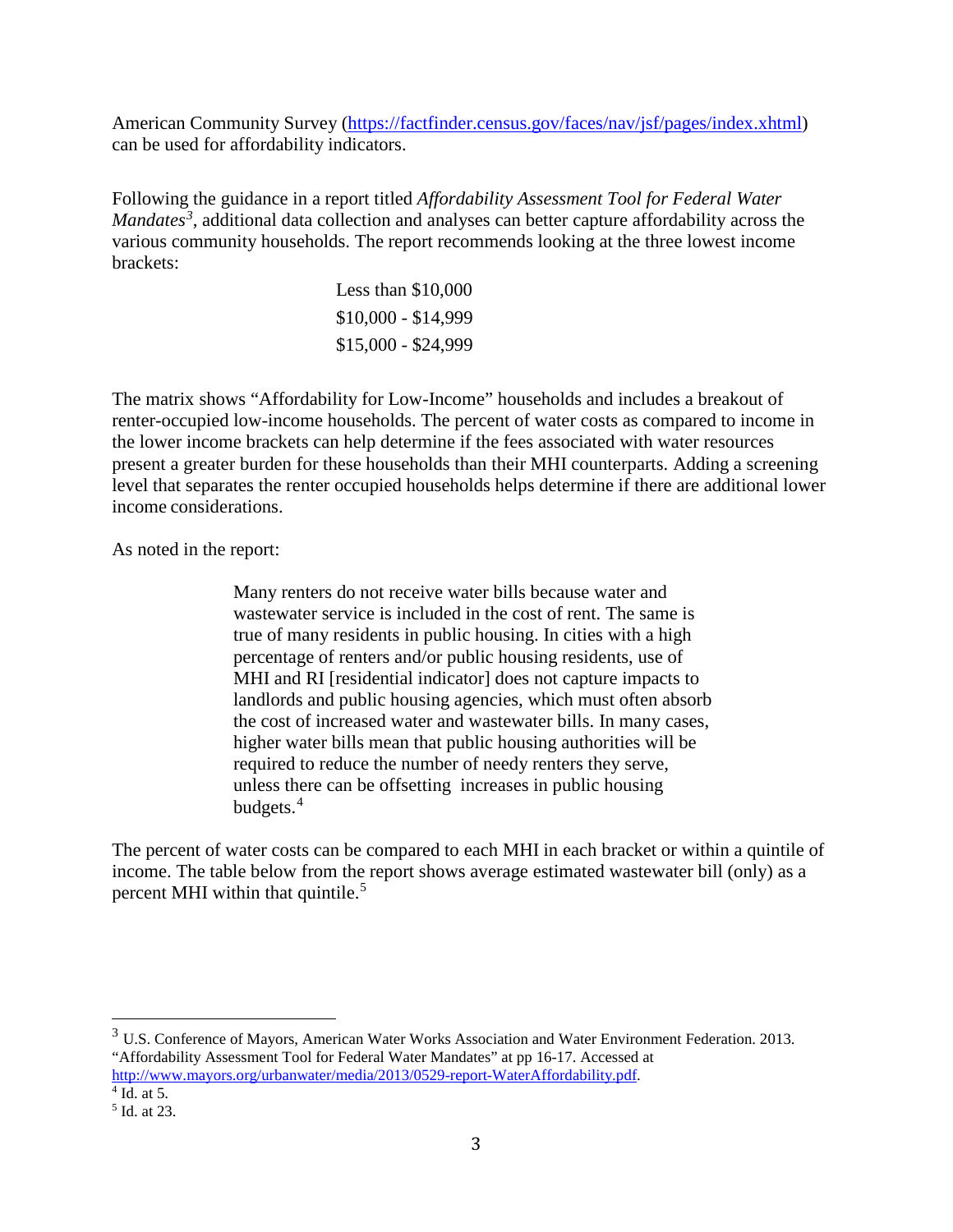| Income category        | Percentage<br>of households | <b>MHI</b> within<br>income quintile | Average estimated wastewater<br>bill as a percentage of MHI |
|------------------------|-----------------------------|--------------------------------------|-------------------------------------------------------------|
| Less than $$20,000$    | 24%                         | \$10,000                             | 7.50%                                                       |
| \$20,000 to \$39,999   | 26%                         | \$29,999                             | 2.50%                                                       |
| \$40,000 to \$74,999   | 30%                         | \$57,499                             | 1.30%                                                       |
| \$75,000 to \$99,999   | 8%                          | \$87,499                             | 0.86%                                                       |
| \$100,000 to \$199,999 | 10%                         | \$149,999                            | 0.50%                                                       |

Table 5-1 Hypothetical annual average wastewater bill as percentage of MHI by income category, Butte, Montana

Three-year average ACS estimates were used due to the small size of Butte; one-year estimates are unavailable.

In the affordability assessment matrix, the same percent ranges would apply to low-income brackets as with the MHI indicator.

MDE could consider allowing the permittees flexibility to submit either information about MHI alone if they think it represents the population served or income brackets and/or quintiles of income for their community along with the costs of stormwater services for households in their community. As part of its narrative, the permittees could also share the percentage of households that are renters or who live in public housing if the community demographic indicates this is a significant demographic for consideration. The purpose is to allow flexibility to select indicators that best represent the demographics and characteristics of their community. The permittee should have the responsibility to fully explain the indicators selected in to represent their context of affordability.

#### *2) Key Socioeconomic Indicators*

The second matrix category and resulting indicator guidelines address socioeconomic parameters which can be tailored to the municipality. The US Census Bureau American Community Survey includes community characteristics that capture vulnerable populations:

- % Unemployed;
- % Not in the labor force;
- % Of all people with income below poverty;
- % With Social Security income;
- % With cash public assistance income; and
- % With food stamp/SNAP benefits.<sup>[6](#page-3-0)</sup>

As an example based on the guidelines listed in EPA CSO guidance<sup>[7](#page-3-1)</sup>, if unemployment is more

<span id="page-3-0"></span><sup>6</sup> U.S. Census Bureau American Community Survey, obtained from American FactFinder, Income tab, Selected Economic Characteristics table from American Community Survey http://factfinder.census.gov/.

<span id="page-3-1"></span><sup>7</sup> U.S. EPA. 1997. "Combined Sewer Overflows – Guidance for Financial Capability Assessment and Schedule Development." Accessed at [https://www3.epa.gov/npdes/pubs/csofc.pdf.](https://www3.epa.gov/npdes/pubs/csofc.pdf)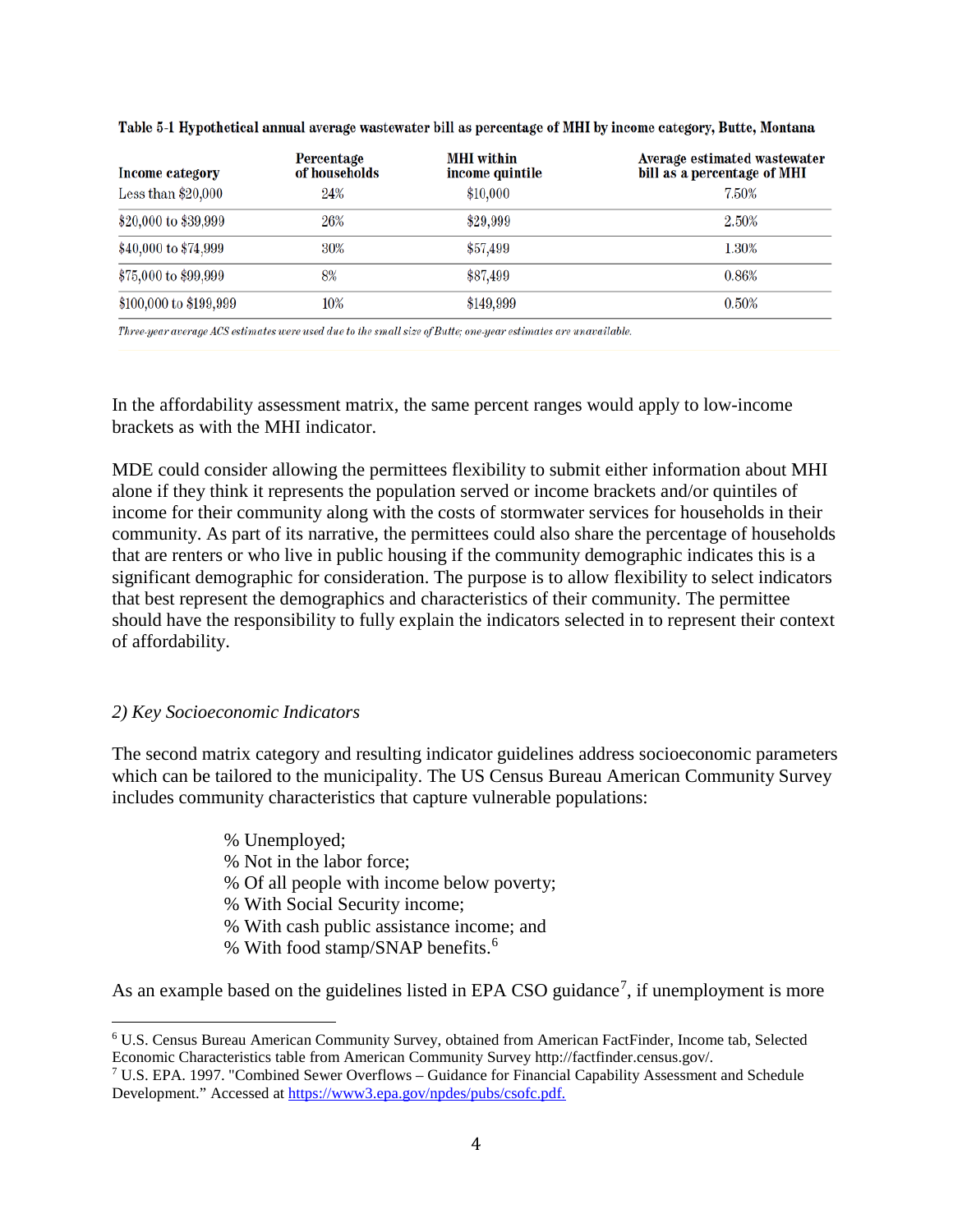than 1% below the national average the matrix would display a green block indicating the affordability guideline was met. If the unemployment is within 1% or above 1%, the matrix would display yellow or red block indicating the guideline was exceeded.

MDE can allow the permittees flexibility to select additional socioeconomic indicators to include in their affordability assessment or work jointly with each the permittee to identify appropriate additional indicators for that specific community.

## *3) Financial Capacity Indicators*

The third category within the matrix is the financial capacity indicators (FCI) adapted from the EPA CSO affordability guidance.<sup>[8](#page-4-0)</sup> The general obligation bond rating, revenue bond rating, and net debt as percentage of full market property value all indicate how the municipality fairs in reference to debt. A suggested green block threshold within the matrix for high bond ratings and net debt as a percent of full market property value (FMPV) would be below 2%. Correspondingly, a yellow or red block would be displayed if the bond ratings were mid-range or weak or the net debt is above 2-5% of FMPV.

Financial management indicators help determine how great the tax burden is on existing properties within the community. It is an indication whether the community has a relatively high or low tax rate which would indicate potential for concern if additional fees are added. This indicator could be adapted depending on the particular tax base of the municipality.

#### **Conclusion**

While there are a host of additional sectors and indicators that could allow for further examination of each jurisdictions' unique situation, the draft affordability assessment matrix for MDE and Phase I communities provides a way to begin collecting information to track an important aspect of stormwater financial accountability planning. Municipal governments and MDE will benefit from determining the existing and future indicators of affordability for water services based on parameters and indicators that not only compare national statistics, but also allow flexibility to place the indicators in context of the characteristics of the community.

<span id="page-4-0"></span><sup>8</sup> Id. The EPA FCI combines six economic indicators to get an average score. The indicators include the community's bond rating, its net debt, its MHI, the local unemployment rate, the service area's property tax burden, and its property tax collection rate. The EPA matrix has categories for the CSO residential indicator (RI) and average scores of low, medium and high based on the combination of RI and FCI.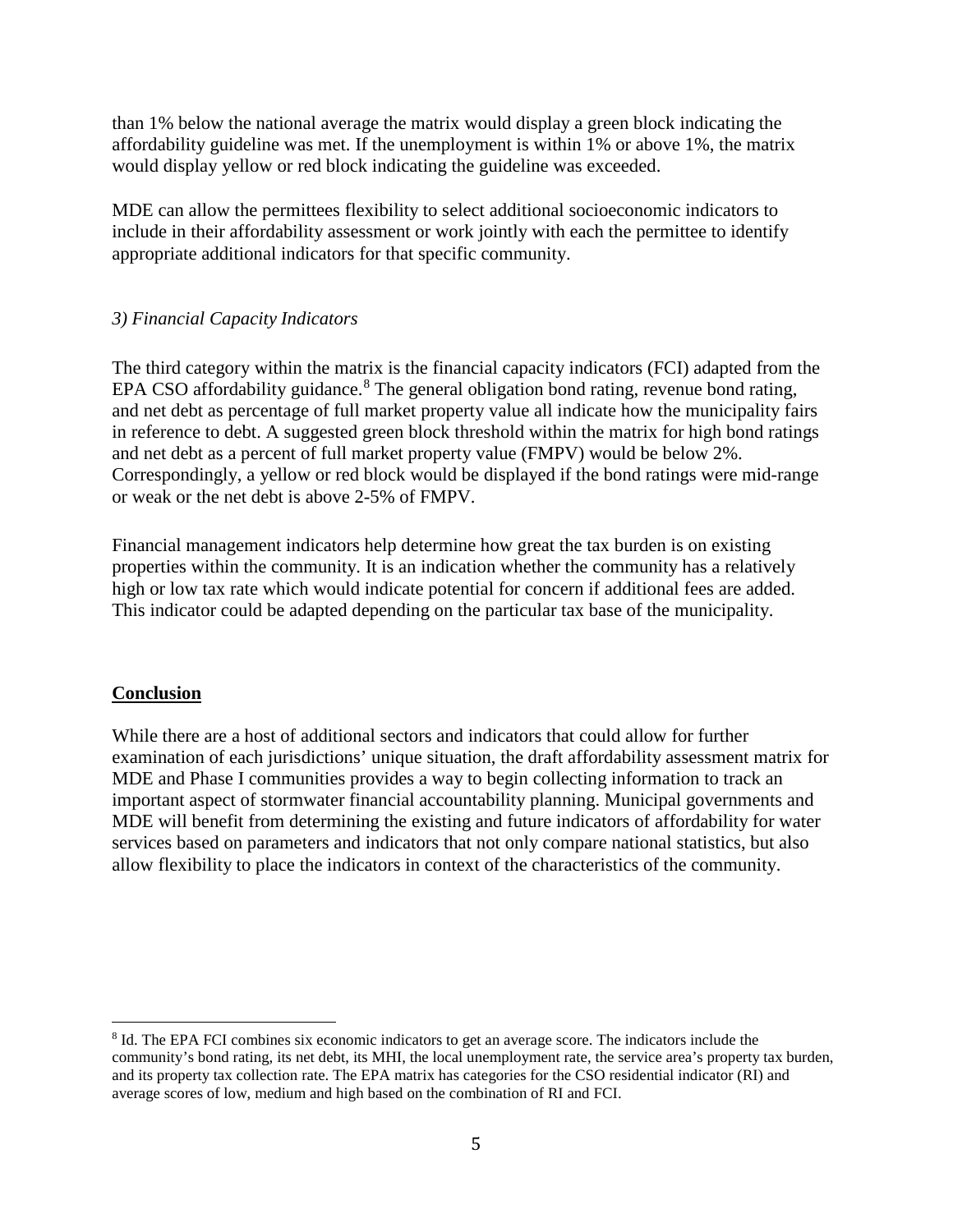# **ATTACHMENT A**

## **DRAFT Instructions for Data Collection for Preliminary MDE MS4 Phase I Affordability Analysis**

Goal:

To collect and track data related to cost, revenue (short and long-term projections), and financial capacity to assess NPDES MS4 permit affordability.

The affordability assessment is not based on the implementation costs alone within the Financial Assurance Plan (FAP), rather it estimates the current burden of total payment by households. Costs of implementation are being covered by multiple revenue sources. In addition, the costs within the FAP may not include long term maintenance costs or other costs to support the stormwater program. The data captured in the matrix will help assess the long-term sustainability of stormwater funding through recognition that the cost of implementation (and subsequently operations and maintenance) are pulled from multiple sources and that all of these costs need to be teased out and tracked to measure affordability to households.

It is anticipated that additional analysis of other community sectors impacted by stormwater permitting will be part of affordability assessments in the future. At this stage, permittees can share additional information about affordability in narrative form.

## **Affordability Matrix Parameters and Indicators**

## *1. Cost as a Percent of Household Income Median Household Income – all brackets*

- 1.1. What are the sources of funds listed under Article  $4202.1(i)(1)(i)4$  (i.e. any sources of funds that will be utilized by the county or municipality to meet the requirements of its National Pollutant Discharge Elimination System Phase I Municipal Separate Storm Sewer System Permit)?
- 1.2. What is the percent of the total cost of implementation within each cost category (i.e. how much of the total plan cost is from each cost category)?
- 1.3. What is the monthly cost for an average household for all of these sources?
- 1.4. What is the median household income for the MS4?[9](#page-5-0)
	- 1.4.1. Access<http://factfinder.census.gov/>
	- 1.4.2. Type in your municipality<sup>10</sup>

<span id="page-5-0"></span><sup>9</sup> Instructions adapted from UNC EFC "Water And Wastewater Residential Rates Affordability Assessment Tool." https://efc.sog.unc.edu/resource/water-and-wastewater-residential-rates-affordability-assessment-tool

<span id="page-5-1"></span> $10$  This is data from the areas within the U.S. Census Bureau's survey. While stormwater utility fees may be county or city-wide, and thus apply to all of the households in the MS4 boundary other fees (such as water and sewer) may not apply to each household as some are on well or septic service.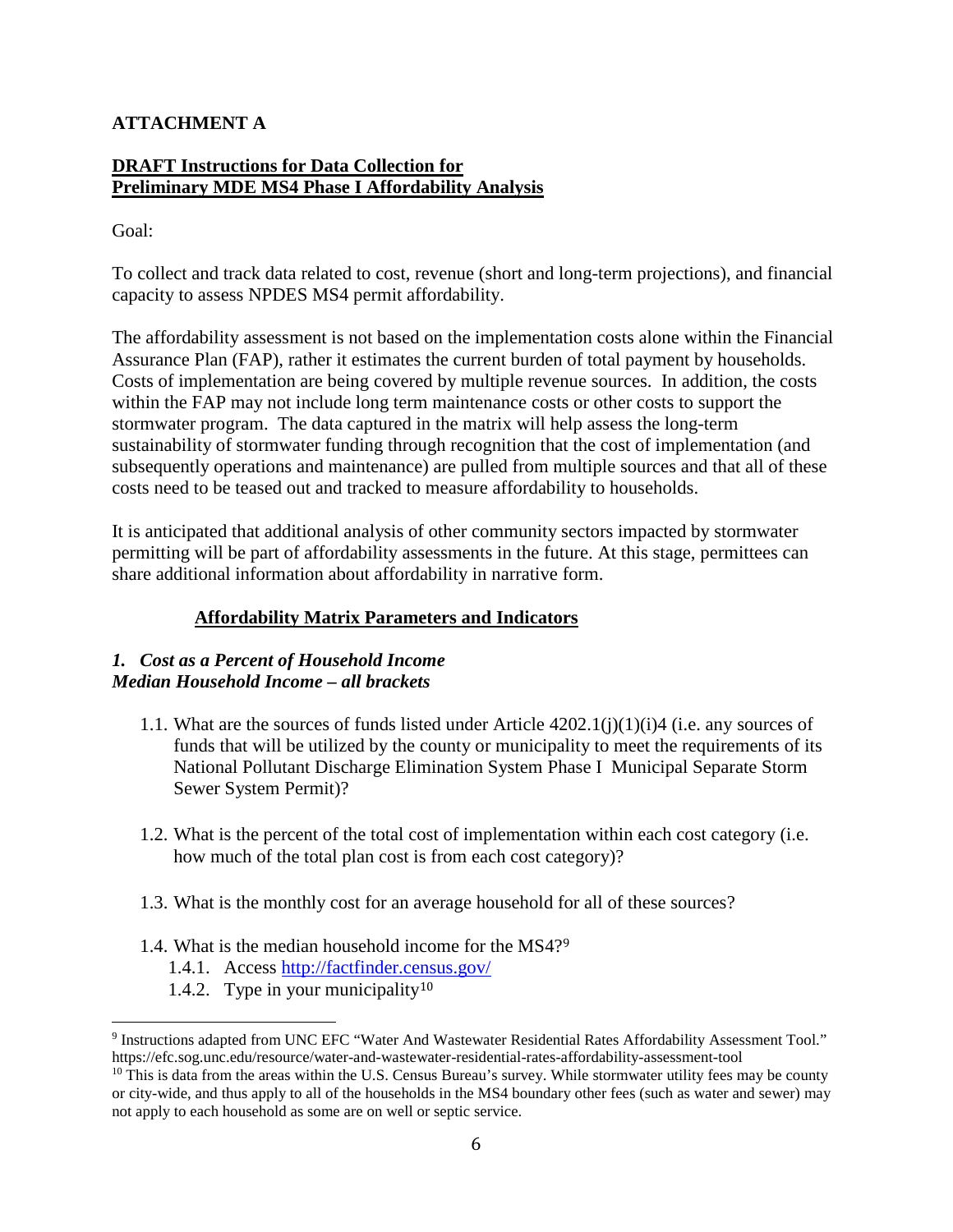- 1.4.3. Select "Income" from the left menu
- 1.4.4. Select "2017 American Community Survey" Selected Economic Characteristics (Employment, Commute, Occupation, Income, Health Insurance, Poverty, etc.)
- 1.4.5. Record MHI.
- 1.5. What is the percent MHI of all income brackets of the estimated cost from 1.3 above?

#### *2. Cost as a Percent of Household Income Median Household Income – low income bracket, homeowner and renter*

- 2.1. Using data access steps in 1.4, record the percent of households with income for the lower income brackets, <\$10,000 and \$15,000 – \$24,999 (Note: there may be different ranges within the lower bracket depending on municipality).
- 2.2. Divide the monthly cost in 1.3 by the upper bracket value (e.g. \$10,000 and \$24,999 in this example) to obtain percent income.
- 2.3. To retrieve the number of renter occupied households in the lower income categories, access [http://factfinder.census.gov/.](http://factfinder.census.gov/)
	- 2.3.1. On the main page select "Advanced Search," then "Show Me All." If a popup appears indicating that your geography in 'Community Facts' will be retained, select "Continue."
	- 2.3.2. If you do not see your geography in a box in the top left under "Your Selections," then use the second textbox in the yellow area under "State, county, or place" and type in the community name.
	- 2.3.3. In the text box in the yellow area under "Topic or Table Name," type in this code: "B25118." Select any the most recent of the options that appear.
	- 2.3.4. Click "Go."
	- 2.3.5. Select "Tenure by Household Income in the Past 12 Months (In 2017 Inflation-Adjusted Dollars)" in the row listing the most recent "ACS 5-year estimates."
	- 2.3.6. This will give a table of "owner" and "renter" occupied units and income.
- 2.4. Record the number (percent) of renter occupied households in the lower brackets.
- 2.5. Divide the monthly cost in 1.3 by the upper bracket value (if different than 2.1) to determine the percent cost of income.

#### *3. Key Socioeconomic Indicators*

- 3.1. Using the data retrieval steps from 1.4 record the national average, state average, and municipal area average for:
	- 3.1.1. Unemployment
	- 3.1.2. MHI
	- 3.1.3. % Not in the labor force
	- 3.1.4. % with Social Security income
	- 3.1.5. % with Supplemental Security income
	- 3.1.6. % with cash public assistance income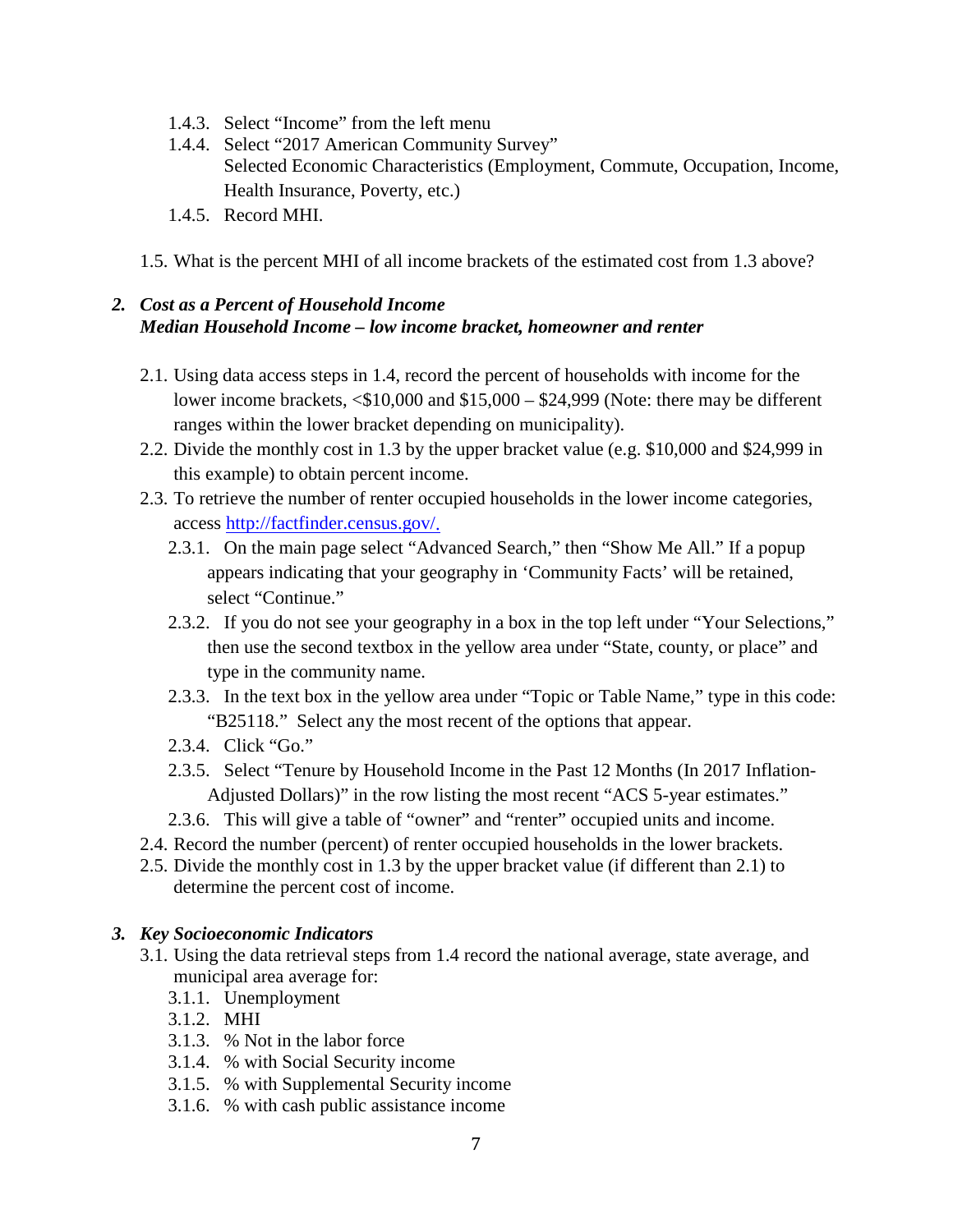3.1.7. % with Food Stamp/SNAP benefits

## *4. Permittee Financial Capacity Indicator benchmarks and their ratings*

- 4.1. Bond ratings general obligation bonds, revenue bonds rating from Moodys (https://www.moodys.com/) or S&P (https://www.standardandpoors.com/en\_US/web/guest/home).
- 4.2. Net debt as a % of full market property value (FMPV), property tax revenues as % of FMPV, property tax revenue collection rate. Debt information is typically available the community's annual financial statements. FMPV data should be available through community or State assessor's office.

MDE will use the information from the data form in the affordability assessment matrix and any narrative provided by the permittee conjunction with other relevant information as part of its NPDES MS4 program permitting process.

## **References**

U.S. EPA. 1997. "Combined Sewer Overflows – Guidance for Financial Capability Assessment and Schedule Development." Accessed at [https://www3.epa.gov/npdes/pubs/csofc.pdf.](https://www3.epa.gov/npdes/pubs/csofc.pdf)

U.S. EPA. 2006. Small Drinking Water Systems Variances – Revision of Existing National-Level Affordability Methodology and Methodology to Identify Variance Technologies that are Protective of Public Health. EPA-HQOW-2005-0005; FRL-8035-7. Federal Register 71(41). March 2. Washington, DC. Accessed at

[https://www.federalregister.gov/documents/2006/03/02/06-1917/small-drinking-water-systems](https://www.federalregister.gov/documents/2006/03/02/06-1917/small-drinking-water-systems-variances-revision-of-existing-national-level-affordability-methodology)[variances-revision-of-existing-national-level-affordability-methodology.](https://www.federalregister.gov/documents/2006/03/02/06-1917/small-drinking-water-systems-variances-revision-of-existing-national-level-affordability-methodology)

U.S. Conference of Mayors, American Water Works Association and Water Environment Federation. 2013. "Affordability Assessment Tool for Federal Water Mandates." Accessed at [http://www.mayors.org/urbanwater/media/2013/0529-report-WaterAffordability.pdf.](http://www.mayors.org/urbanwater/media/2013/0529-report-WaterAffordability.pdf)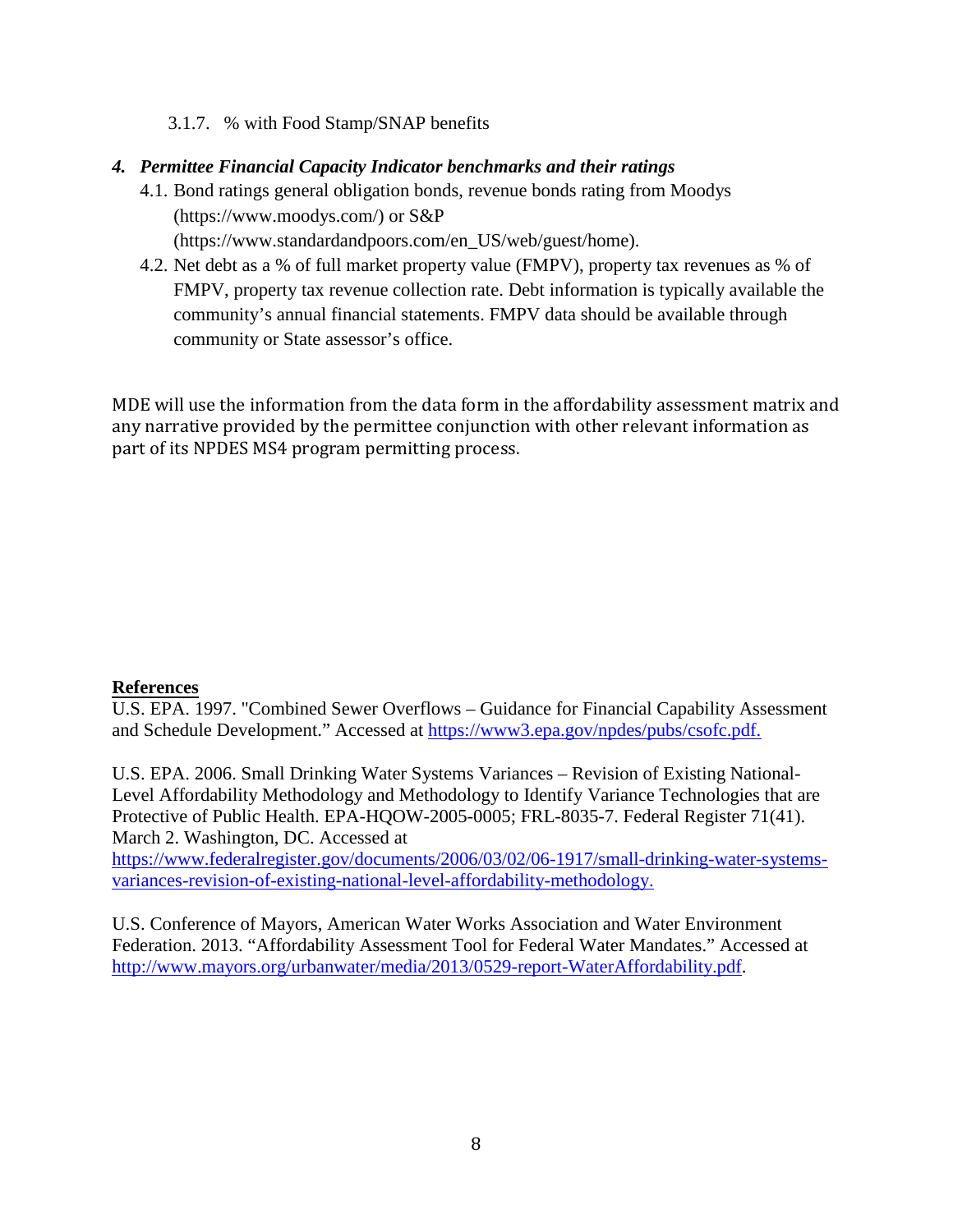# **DRAFT Affordability Assessment Data Form for Maryland Department of Environment NPDES MS4 Permits**

#### **MUNICIPALITY**

| <b>Affordability for the Average</b><br>Residential Customer (Percent median<br>houshold income, MHI) |                                                                                    |                                                                                                                     |                   |                                                                                             |                                                       |  |  |
|-------------------------------------------------------------------------------------------------------|------------------------------------------------------------------------------------|---------------------------------------------------------------------------------------------------------------------|-------------------|---------------------------------------------------------------------------------------------|-------------------------------------------------------|--|--|
|                                                                                                       |                                                                                    |                                                                                                                     | MHI (all)         | Estimated yearly cost for<br>sources listed in accordance<br>with Article 4202.1(j)(1)(i)4: | Percent of MHI                                        |  |  |
| Affordability for Low-Income Customers<br><\$25,000                                                   |                                                                                    |                                                                                                                     |                   |                                                                                             |                                                       |  |  |
|                                                                                                       | Households <\$10,000<br>Households <\$15,000 - 24,999<br>Renter-occupied <\$25,000 |                                                                                                                     | Percent           | Estimated yearly cost for<br>sources listed in accordance<br>with Article 4202.1(j)(1)(i)4: | <\$10,000 Yearly<br>cost/upper range<br>value         |  |  |
|                                                                                                       |                                                                                    |                                                                                                                     | Percent           | Estimated yearly cost for<br>sources listed in accordance<br>with Article 4202.1(j)(1)(i)4: | \$15,000 - 24,999<br>Yearly cost/upper<br>range value |  |  |
|                                                                                                       |                                                                                    |                                                                                                                     | Percent           | Estimated yearly cost for<br>sources listed in accordance<br>with Article 4202.1(j)(1)(i)4: | \$15,000 - 24,999<br>Yearly cost/upper<br>range value |  |  |
| Key Socioeconomic Indicators*                                                                         |                                                                                    |                                                                                                                     |                   |                                                                                             |                                                       |  |  |
|                                                                                                       | Unemployment (above or below<br>national average)                                  |                                                                                                                     | National average  | <b>State Average</b>                                                                        | MS4                                                   |  |  |
|                                                                                                       | MHI                                                                                |                                                                                                                     | National average  | <b>State Average</b>                                                                        | MS4                                                   |  |  |
|                                                                                                       | % Not in the labor force<br>% with Social Security income                          |                                                                                                                     | National average  | <b>State Average</b>                                                                        | MS4                                                   |  |  |
|                                                                                                       |                                                                                    |                                                                                                                     | National average  | <b>State Average</b>                                                                        | MS4                                                   |  |  |
|                                                                                                       |                                                                                    | National average<br>% with Supplemental Security income<br>National average<br>% with cash public assistance income |                   | <b>State Average</b>                                                                        | MS4                                                   |  |  |
|                                                                                                       |                                                                                    |                                                                                                                     |                   | <b>State Average</b>                                                                        | MS4                                                   |  |  |
|                                                                                                       | % with Food Stamp/SNAP benefits                                                    |                                                                                                                     | National average  | <b>State Average</b>                                                                        | MS4                                                   |  |  |
| <b>Permittee Financial Capacity Indicator</b>                                                         |                                                                                    |                                                                                                                     |                   |                                                                                             |                                                       |  |  |
| benchmarks and their ratings                                                                          |                                                                                    | Debt indicators                                                                                                     |                   |                                                                                             |                                                       |  |  |
|                                                                                                       |                                                                                    | Bond rating GO bonds^                                                                                               | Rating and Source |                                                                                             |                                                       |  |  |
|                                                                                                       |                                                                                    | Bond rating - Revenue<br>bonds <sup>^^</sup>                                                                        | Rating and source |                                                                                             |                                                       |  |  |
|                                                                                                       |                                                                                    | Net debt as a % of<br><b>FMPV^^^</b>                                                                                | Percent           |                                                                                             |                                                       |  |  |
|                                                                                                       | Financial management indicators                                                    |                                                                                                                     |                   |                                                                                             |                                                       |  |  |
|                                                                                                       |                                                                                    | Property tax revenues<br>as % of FMPV^^^                                                                            | Percent           |                                                                                             |                                                       |  |  |
|                                                                                                       |                                                                                    | Property tax revenue<br>collection rate^^^                                                                          | Percent           |                                                                                             |                                                       |  |  |

#### **Notes**

**\***Key socioeconomic factors can include other municipally-specific factors

GO = general obligation

FMPV = Full market property value

^Rating from Moody's (https:/[/www.moodys.com/\) o](http://www.moodys.com/))r S&P

(https:/[/www.standardandpoors.com/en\\_US/web/guest/home\)](http://www.standardandpoors.com/en_US/web/guest/home))

^^Revenue bond ratings reflect the financial conditions and management capability of a

water/wastewater utility. They are repaid with revenues generated from user fees.

^^^Debt information is typically available the community's annual financial statements.

FMPV data should be available through community or State assessor's office.